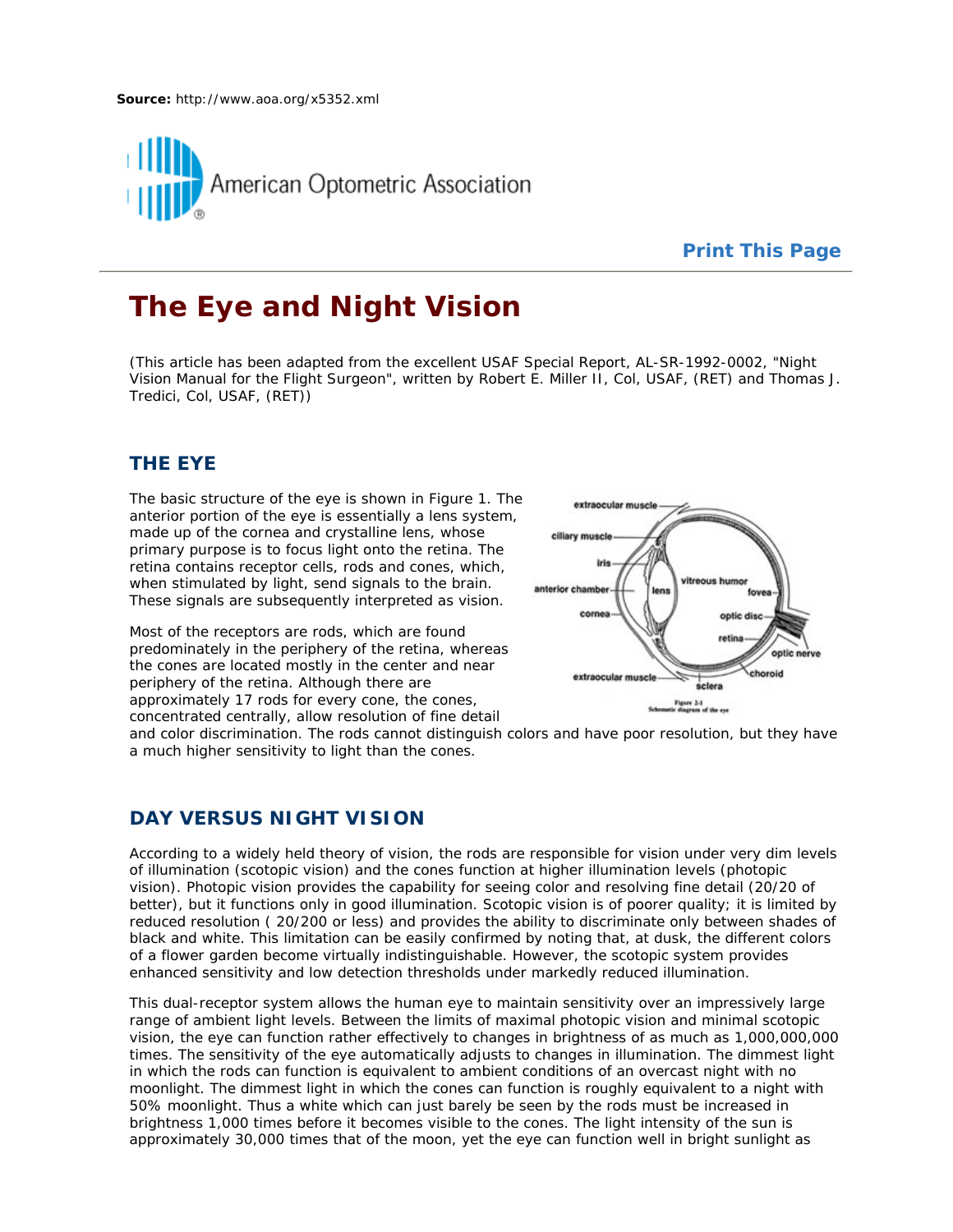well as in dim moonlight. Although the human eye can function over a vast range of brightness, the retina is sensitive to damage by light, e.g., from lasers or unprotected sun gazing. This potential for light injury exists because the optics of the eye can concentrate light energy on the retina by a factor of 100,000 times.

# **MESOPIC VISION**

There is a common misconception that the rods are used only at night and the cones only during the day. Actually, both rods and cones function over a wide range of light intensity levels and, at intermediate levels of illumination, they function simultaneously. The transition zone between photopic and scotopic vision where the level of illumination is equivalent to twilight or dusk, is called mesopic vision. Neither the rods nor the cones operate at peak efficiency in this range, but both actively contribute to visual perception. Mesopic vision may be of primary importance to the aviator at night because some light is often present during night operations. Below the intensity of moonlight, the cones cease to function and the rods alone are responsible for what is pure scotopic vision.

# **DARK ADAPTATION**

Dark adaptation is an independent process during which each eye adjusts from a high-luminance setting to a low-luminance setting. The exact mechanisms are unclear, but they are known to include biochemical, physical, and neural.

Both rods and cones contain light-sensitive chemicals called photopigments. The photopigment in the rods is called rhodopsin. There are three different types of cone photopigments that are composed of opsins only slightly different from rhodopsin. Upon exposure to light, photopigments undergo a chemical reaction that converts light energy to electrical activity, initiating visual impulses in the retina that are conducted by nerve fibers from the eye to the brain. The initial chemical reaction is called light adaptation and, in this process, the photopigments are decomposed. Intense light will decompose the photoreceptor pigments rapidly and completely, thus reducing retinal sensitivity to dim light. Regeneration of the photopigments occurs during dark adaptation.

The fully dark-adapted eye, in which photopigment regeneration is complete, restores retinal sensitivity to its maximal level. Rods and cones differ markedly, however, in their rate of dark adaptation. Cones attain maximum sensitivity in 5-7 minutes, while rods require 30-45 minutes or longer of absolute darkness to attain maximum sensitivity after exposure to bright light.

The cones have a faster rate of photochemical regeneration because they function in greater light than the rods. The cones, however, do not achieve the same level of sensitivity as the rods. The rods slowly adapt to dim illumination, but eventually achieve a much greater sensitivity than the cones. Depending on the preadaptation to light, dark adaptation is about 80% complete within 30 minutes, but it may take hours, or even days, to acquire total dark adaptation.

In addition to adaptation caused by changes in photopigment concentrations, the eye has other mechanisms for adapting to changing light conditions. Retinal adaptation can be affected by physical changes in the size of the pupil. The diameter of the pupil can contract to 1.5mm and expand to 8mm, which equates to a 30-fold range in the quantity of light entering the eye.

Another light-adaptive mechanism is neural adaptation, which is generated by retinal neurons at successive stages of the visual chain in the retina. A change in "neural gain" occurs in seconds and can improve night vision by a factor of 10 or more. Neural adaptation is rather like having lowspeed and high-speed film simultaneously available in your camera. Furthermore, a large share of the inherently greater sensitivity of rod dark adaptation is a result of retinal summation. As many as 100 rods, or more, converge onto a single nerve fiber in the retina, which greatly increases sensitivity. Thus, if the rods are slightly stimulated, the summation of several low-level stimuli might be enough to initiate a light signal to the brain. Unlike the photoreceptor chemical changes, these mechanisms occur instantaneously.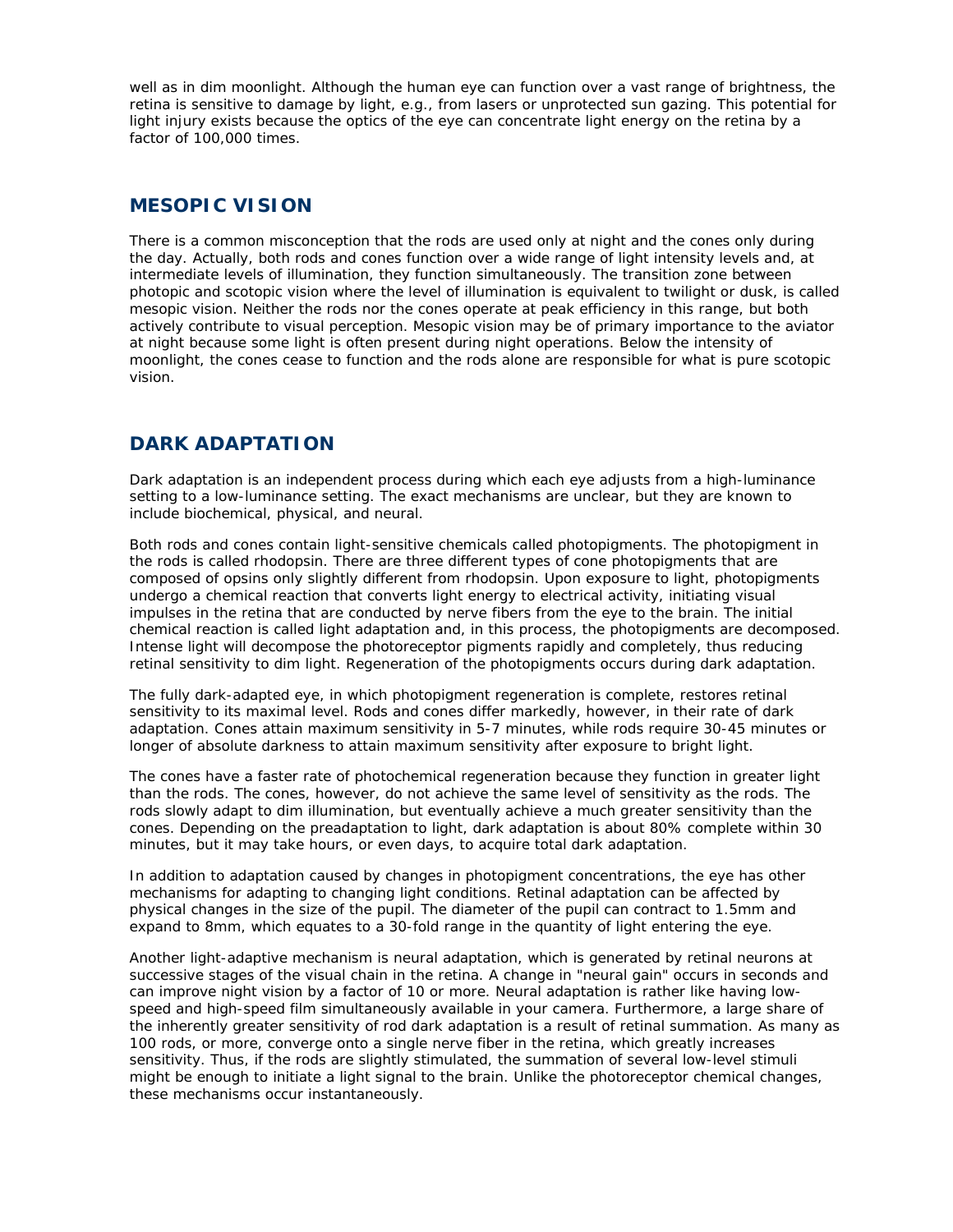# **CENTRAL BLIND SPOT AT NIGHT**

That portion of the retina responsible for the keenest visual acuity (VA) is the fovea, which corresponds to the center of the visual field. The foveola, or center of the fovea, possesses a high degree of cones, but is completely devoid of rods. Thus, if the ambient light is below cone threshold, when any small object is fixated centrally, it cannot be seen because, at light levels below dim starlight, a blind spot exists in the central 1 degree of the visual field. This central blind spot corresponds to the foveola, which is rod-free; it cannot function in diminished illumination.

Rods are present outside the central 1-degree foveolar area. The rods increase gradually with eccentricity from the foveola, and finally reach a maximum concentration at a point some 17 degrees from the fovea. Since the rods have a lower threshold than the cones, they are much more sensitive to light. A person attempting to see in scotopic illumination, light dimmer than moonlight, has to depend entirely on rods. To best detect small targets with the rods under such circumstances, the individual must look approximately 15-20 degrees to one side, above, or below an object to place the object of regard on the part of the retina that possesses the highest density of rods. Individuals can be taught to fixate to one side of an object to avoid the central blind spot and to scan, utilizing the most sensitive part of the retina to improve target detection at night. Therefore, proper education and training are helpful in maximizing visual function at night.

# **SPECTRAL SENSITIVITY**

That part of the electromagnetic energy spectrum which stimulates the photoreceptors in the retina is known as visible light. Visible light includes violet, indigo, blue, green, yellow, orange, and red, i.e., a range of wavelengths extending from about 380nm to 760nm. Adjacent portions of the spectrum, although not visible, can affect the eye. Ultraviolet wavelengths extend from 180nm to 380nm. Exposure of the eyes to ultraviolet radiation can produce eye tissue damage. Acute overexposure can cause photokeratitis, commonly called snow blindness, while chronic exposure has been implicated as a possible cause of cataracts. Infrared wavelengths occur from 760nm up to the microwave portion of the spectrum. Infrared, or thermal radiation, can also damage ocular tissue. However, infrared does not contain as much energy as shorter wavelength ultraviolet. Most night vision devices are sensitive to portions of the infrared spectrum.

# **PURKINJE SHIFT**

Rods and cones are not equally sensitive to visible wavelengths of light. Unlike the cones, rods are more sensitive to blue light and are not sensitive to wavelengths greater than about 640nm, the red portion of the visible spectrum.

The Purkinje shift is the relatively greater brightness of blue or green light, compared with yellow or red light, upon shifting from photopic to scotopic adaptation. For example, in a darkened room, if one looks at two dim lights of equal illumination (one red and one green) that are positioned closely together, the red light will look brighter than the green light when the eyes are fixating centrally. If one looks to the side of the dim lights about 15-20 degrees, the green light will appear brighter than the red. Central fixation involves the cones and photopic vision while fixating eccentrically involves rods and scotopic vision. The cones are more sensitive to yellow and red, but the rods are more sensitive to light of the blue and green wavelengths. The most sensitive wavelength for cones is 555nm (yellow-green). That is why the "optic yellow" tennis and golf balls are, in fact, easier to see under photopic conditions. The most sensitive wavelength for rods is 505nm (blue-green). Thus, blue-green lights will generally look brighter at night than red lights. The sensitivity of the eye changes from the red end of the visible spectrum toward the blue end when shifting from the photopic to scotopic vision.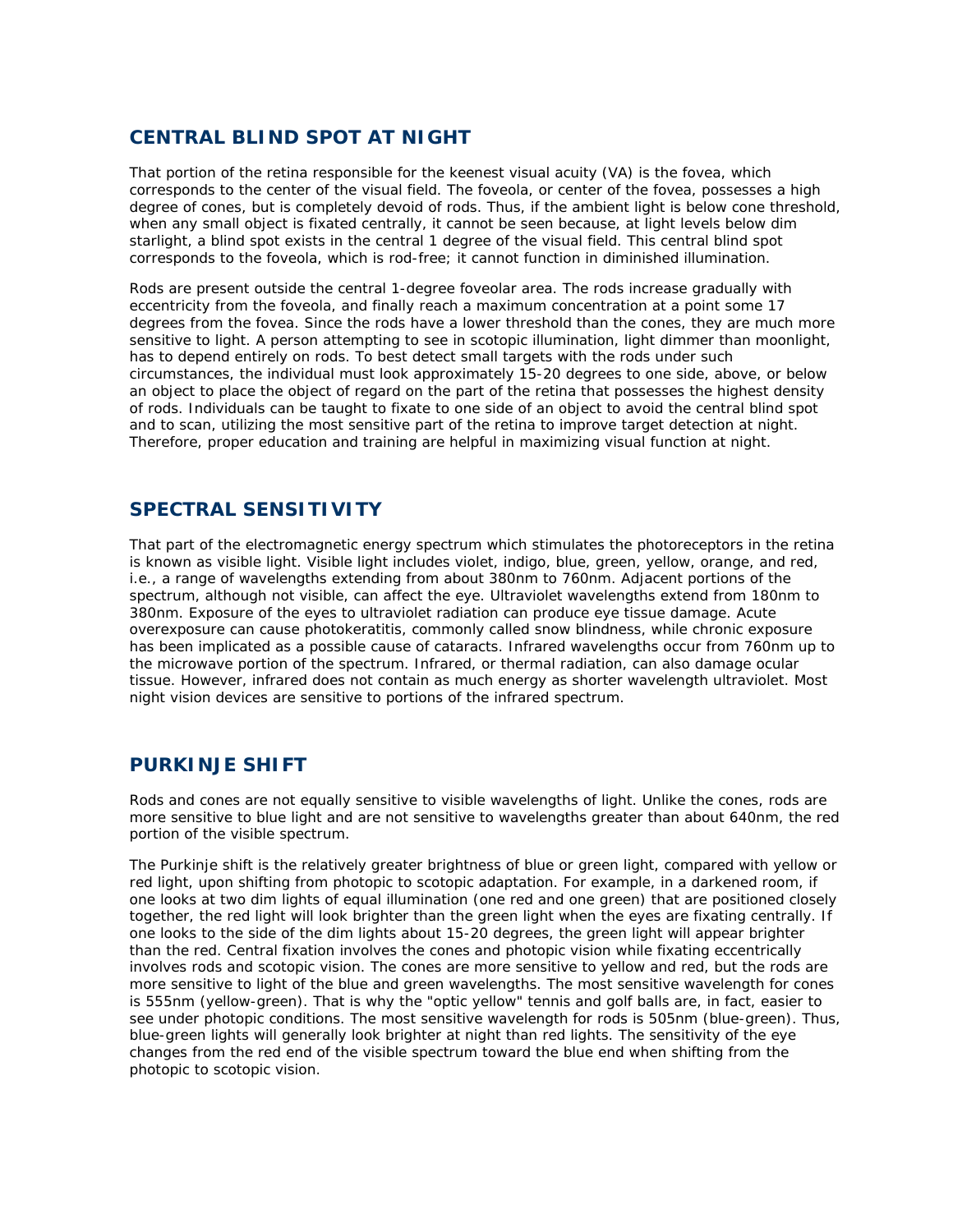# **PHOTOCHROMATIC INTERVAL**

An appropriate demonstration of the difference between photopic and scotopic sensitivity is to slowly decrease the intensity of a colored light until the cone threshold is reached. This is the point at which the color will disappear, but not the sensation of light. When this procedure is performed with any color except red, the color will disappear at the cone threshold, but the light will still be perceived by the rods as dim gray. If the intensity is further decreased until the rod threshold is reached, the light will disappear entirely. With red light, the color and sensation of light disappear at the same time.

The difference between the level of illumination at which the color of a light disappears (cone threshold) and that at which the light itself disappears (the rod threshold) is known as the photochromatic interval. There is a photochromatic interval for every color of the spectrum, except for the longer red wavelengths.

# **NIGHT BLINDNESS**

True night blindness is unusual. Night blindness can be caused by long-term vitamin A deficiency such as may occur from chronic starvation, alcoholism, deficient fat absorption, and diseases of the liver. Retinal conditions that may cause night blindness are glaucoma, drug toxicity and numerous hereditary disorders. Although not true night blindness, night myopia may also reduce night vision. Considerable individual variability exists in retinal sensitivity to light among normals. Also, as people age, night vision decreases.

# **PHYSIOLOGIC BLIND SPOT**

Each eye also has a physiologic blind spot. Unlike the central blind spot that is only present in low light, the physiologic blind spot is always present. It is caused by the position of the optic nerve in the rear of the eye. The optic nerve is the confluence of retinal nerve fibers leaving the eye. There are no retinal receptors overlying the optic nerve. Fortunately, the physiologic blind spots occur in a different position in each eye. Thus, when both eyes are open, the physiologic blind spots are not apparent.

### **OPERATIONAL ASPECTS OF NIGHT VISION**

### **INTRODUCTION**

The effects of decreased illumination on operational visual function can be dramatic. Visual acuity may be reduced to 20/200 or less, color vision is lost, blue-green lights will appear brighter while red lights will appear dimmer, problems may occur with night myopia, depth perception is degraded, glare is a factor, and a central blind spot is present. The potential effects of these factors on the operational aspects of night vision will now be considered.

# **CONTRAST DISCRIMINATION**

Visual acuity is reduced at night under low illumination and 20/20 vision cannot be sustained below a level of deep twilight. Objects can be seen at night only if they are either lighter or darker than their background and can be discriminated by subtle differences in contrast. Because VA at night is a function of small differences in the brightness (luminance contrast) between objects and their background, any transparent medium through which the flyer must look should be kept spotlessly clean. Contrast discrimination may be reduced by light reflected from windshields, visors, spectacles, fog, or haze.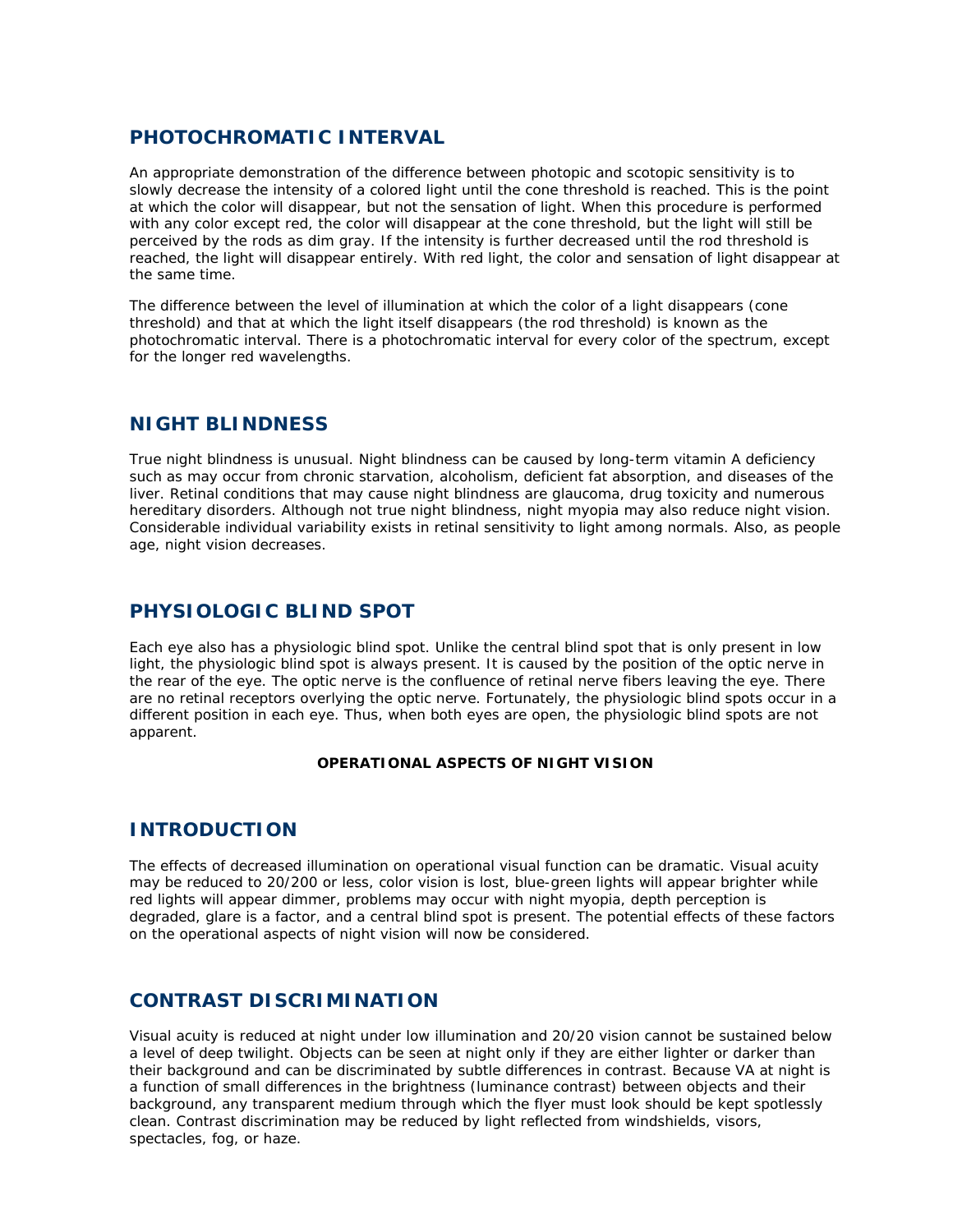Knowledge of the importance of contrast at night was used by pilots during World War II to detect enemy planes, as well as to hide their own positions. Pilots would fly below the enemy when passing over dark areas, such as land, or when flying over an area illuminated by multiple points of light, such as a large city at night. Conversely, they would fly above the enemy when passing over white clouds, desert, moonlit water, or snow. Following another aircraft from above or below, rather than from directly behind, will maintain the largest retinal image and lessen the likelihood of losing sight of the other aircraft in the darkness.

### **NIGHT MYOPIA**

Flyers who do not normally wear spectacles, or those who wear visual correction, may have a small myopic shift under extremely reduced illumination. This near-sighted or myopic shift is called the dark focus of the eye. The dark focus of the eye may become a problem whenever there is a lack of adequate distance objects upon which to focus. For most people, night myopia has a relatively minor effect because no visually resolvable distant target is present when it occurs. When a target does become visible, the eye rapidly readjusts. Since night myopia does not occur in the cockpit when the crew is operating under photopic conditions, it is probably more of a theoretical concern.

# **ENHANCING AND MAINTAINING DARK ADAPTATION**

### **Red Goggles or Spectacles**

For maximum utilization of scotopic vision, 20 to 30 minutes in total darkness are required to attain satisfactory retinal dark adaptation. An alternative is to have the aircrew member wear red goggles for 20 to 30 minutes before flying. When worn in normal illumination, red goggles will not interfere significantly with the ability to read most maps, charts, manuals, etc., as long as the printing is not in red ink. Red goggles block all light except red, which enhances rod dark adaptation because red light does not stimulate the scotopic system.

There are some drawbacks to wearing red goggles or using red cockpit lighting. When reading maps, markings in red on a white background may be invisible. Red light also creates or worsens near-point blur in older far-sighted, presbyopic (decreased near focusing ability due to age), and pre -presbyopic aircrew. Under red light or using red goggles in normal light, red light is focused behind the retina due to the optics of the eye and more "near focusing" than average must be used to provide a clear image when reading at near.

### **Flash Blindness**

While dark adaptation of the rods develops rather slowly over a period of 20 to 30 minutes, it can be lost in a few seconds of exposure to bright light. Accordingly, during night operations aircrew members should be taught to avoid bright lights, or, at least, protect one eye. Dark adaptation is an independent process in each eye. Even though bright light may shine into one eye, the other eye will retain its dark adaptation if it is protected from the light. This is a useful bit of information, because a flyer can prevent flash blindness and preserve dark adaptation in one eye by simply closing or covering it. The instrument panel should be kept illuminated at the lowest level consistent with safe operation, and the flyer should avoid looking at exhaust flames, strobes, searchlights, etc. to avoid temporary flash blindness. If light must be used, it should be as dim as possible and should only be used for the shortest possible period.

### **Daytime Exposure**

Daytime exposure to ordinary sunlight can produce temporary but cumulative aftereffects on dark adaptation and night vision. Both civilian and military studies have documented significantly diminished rod performance after prolonged sunlight exposure at, for example, the beach or ski slope. Two or three hours of bright sunlight exposure has been shown to delay the onset of rod dark adaptation by 10 minutes or more, and to decrease the final threshold, so that full night vision sensitivity could not be reached for hours. After 10 consecutive days of sunlight exposure, the losses in night vision were reported to cause a 50 % loss in visual acuity, visibility range, and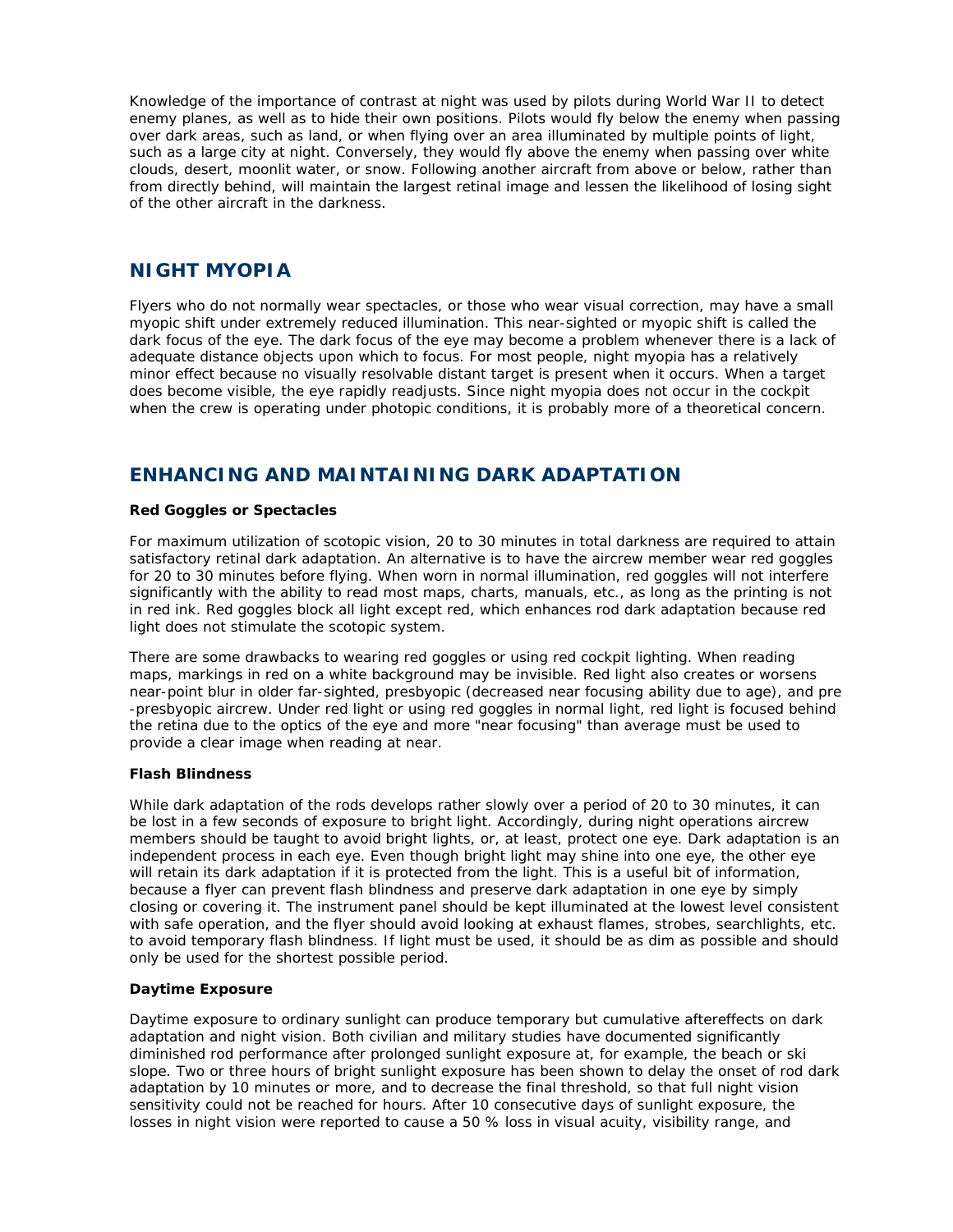contrast discrimination. Repeated daily exposures to sunlight prolong the time to reach normal scotopic sensitivity, so that eventually normal rod sensitivity may not be reached.

There are several means for providing eye protection during the day and conserving night vision. First, aircrew members should remain inside during the day of a night flight, if at all possible. Sleeping during the day in a darkened room is highly recommended. While outside, aviators should wear their sunglasses and a hat with a brim, which will block a great deal of ambient solar radiation. Dark sunglasses that transmit only 15% of the visible light will prevent degradation of night vision. In general, one day of protection from sunlight exposure was usualy sufficient to recover normal vision sensitivity. However, in certain individuals, it may take days to weeks to recover full night vision capability.

For sunglasses to be effective, all visible light must be attenuated, not just portions of the visible spectrum. Thus, colored or yellow visors or spectacles are not protective. To protect night vision, provide the best comfort, allow for scanning close to the sun, and provide normal color vision, dark sunglasses with a neutral gray tint are recommended. Tinted sunglasses that are too dark may reduce visual acuity unless the ambient brightness remains excessively high. Lighter sunglasses may not be dark enough to protect retinal sensitivity for night vision. Therefore, it has long been recognized that military flyers should be required to use sunglasses on sunny days. These sunglasses should have a visible luminance transmission of 15%. Anyone who is unusually sensitive should remain indoors during the afternoon before a night mission. Pilots should ensure that they wear sunglasses or sunvisors when flying on sunny days.

# **COCKPIT ILLUMINATION**

Red light was used for illumination of the cockpit in post-World War II aircraft because it, like red goggles, did not degrade dark adaptation. The intent was to maintain the greatest rod sensitivity possible, while still providing some illumination for central foveal vision. However, red cockpit lights interfered with reading maps and log books, especially for pre-presbyopic and presbyopic aviators. With the increased use of electronic and electro-optical devices for navigation the importance of the pilot's visual efficiency in the cockpit has increased and new concerns have arisen.

Low intensity, white cockpit lights are often used now because they afford a more natural visual environment within the aircraft, without degrading the color of objects.

### **VISUAL ILLUSIONS AT NIGHT**

Reduced visual references, due to low ambient light levels, can lead to several types of visual illusions that may cause spatial disorientation. There are two forms of visual processing, central (foveal) and peripheral (ambient). Whereas central vision is predominately concerned with object recognition and discrimination, peripheral vision provides motion detection and spatial orientation information. At night, under reduced illumination levels, the normal peripheral vision cues may be degraded or absent, and spatial disorientation may be more difficult to overcome. Spatial disorientation may arise from labyrinthine, proprioceptive, or visual mechanisms.

#### **Autokinetic Effect**

Autokinesis, or the autokinetic effect, is the phenomenon of perceived movement exhibited by a static dim light when it is stared at in the dark. This effect can be demonstrated by staring at a lighted cigarette in a dark room. The dim light will appear to move about, even though it is stationary. Although the exact cause of this illusion is not known, it is related to tiny fixation movements of the eye and the loss of the surrounding references which normally stabilize visual perception. This illusion will also occur when there are two dim lights in darkness, but it normally disappears when three or more lights are present. Pilots on night flights have mistaken stars or ground lights for other aircraft and have become disoriented, with fatal consequences. Therefore, pilots should be aware of this visual illusion. The autokinetic effect can be reduced by maintaining good visual scanning techniques rather than staring at the light source, or by increasing the intensity of the lights, if that is possible.

#### **Black Hole Illusion**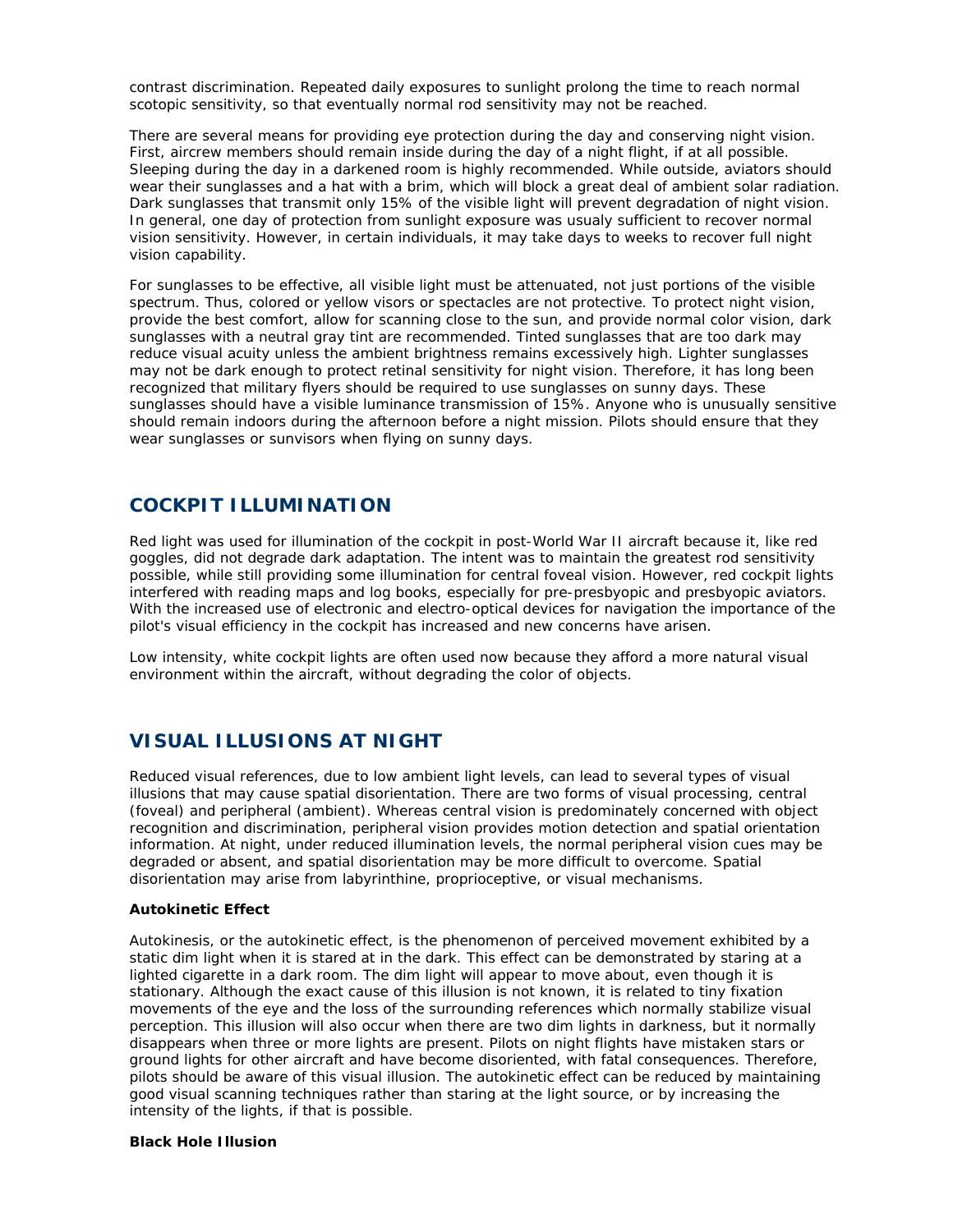The black hole illusion may occur on a dark night over water or unlighted terrain where the horizon is not easily discernible. The worst case occurs when there are no visual references except for runway lights. Without peripheral cues for orientation, the pilot tends to perceive that his/her aircraft is stable, but that the runway itself is out of position, usually sloping down. The black hole illusion makes the landing approach dangerous, and often results in a landing far short of the runway. A particularly hazardous type of black hole approach occurs when the earth appears to be totally dark except for the runway and the lights of a city on rising terrain beyond the runway. By maintaining a constant vertical visual angle on the distant city lights, the pilot's approach may fall below the intended glideslope as the aircraft gets closer to the runway.

#### **Distance Illusion Phenomenon**

The distance illusion phenomenon is a dangerous illusion (DIP) that can occur when one aircraft is trailing another in a black hole environment with few peripheral vision cues. A likely scenario for the DIP occurs the trailing aircraft pilot, for position reference, places the image of the lead aircraft on a certain spot in his canopy. The pilot orients the lead aircraft in exactly the same spot on the canopy, but, over time, inadvertently falls back to a greater separation distance. If the trailing aircraft started out 2 nautical miles behind and 300 feet below the lead aircraft and then fell back to 4 nautical miles, that would mean that the trailing aircraft was now 600 feet below the lead. If the lead aircraft gradually descends to 600 feet or less, the trailing aircraft may impact the ground. The potential mishap exists only if the pilot maintains the lead aircraft in exactly the same spot on the canopy, but fails to monitor the actual altitude or fails to realize that the separation distance has increased.

#### **False Perceptions**

Pilots are especially susceptible to misperception of the horizon while flying at night. To a pilot, isolated ground lights can look like stars and create the false impression of a nose-high pitch or wing-low attitude. If no stars are visible because of overcast conditions, unlighted areas of terrain may blend with the dark overcast to create the illusion that the unlighted terrain is part of the sky. An extremely hazardous takeoff occurs over an ocean or other body of water that cannot be distinguished visually from the night sky; pilots who have falsely perceived that the shoreline receding beneath them was the horizon have met with disastrous consequences.

At night, if runway lights viewed from an approaching aircraft are displaced laterally, the pilot may have the impression that the runway is closer than it really is, because it appears wider. This false perception may result in an early flare and a tendency to land short. Also, the intensity of runway lights may appear to vary, depending on their color and the adaptation states of the eyes. These differences in the brightness of runway lights may lead to false perceptions regarding altitude.

Pilots are aware of certain vestibular illusions that may be more difficult to overcome during nighttime operations. Somatogravic illusions are false perceptions of the body's orientation to gravity. Somatogyral illusions are experienced by pilots during maneuvers of sustained angular motion such as coordinated turns, spins, or rolls. These illusions result from the inability of the semicircular canals of the inner ear to register sustained angular velocity. The lack of visual cues at night may make these illusions more troublesome.

### **MEDICATIONS**

The effects of smoking tobacco products on night vision are controversial. Early studies showed a significant decrease in scotopic dark adaptation with smoking, which was attributed to the hypoxic effects of carbon monoxide (CO). Later studies found that smoking seemingly improved night visual performance on some psychophysical tests. This improvement was presumed to be a result of the stimulant effect of nicotine. More recent studies have reported that smokers have reduce mesopic vision when compared with nonsmokers.

Although the literature is somewhat confusing, smoking is discouraged for several reasons. First, there is some evidence that it may degrade mesopic and night vision. Second, although many night flights are low level, the hypoxic effect of CO is additive with altitudinal hypoxia. Third, secondary smoke is a significant irritant for aircrew who wear contact lenses or for those with dry eyes. Fourth, smoke forms filmy deposits on windscreens, visors, and spectacles that can degrade contrast at